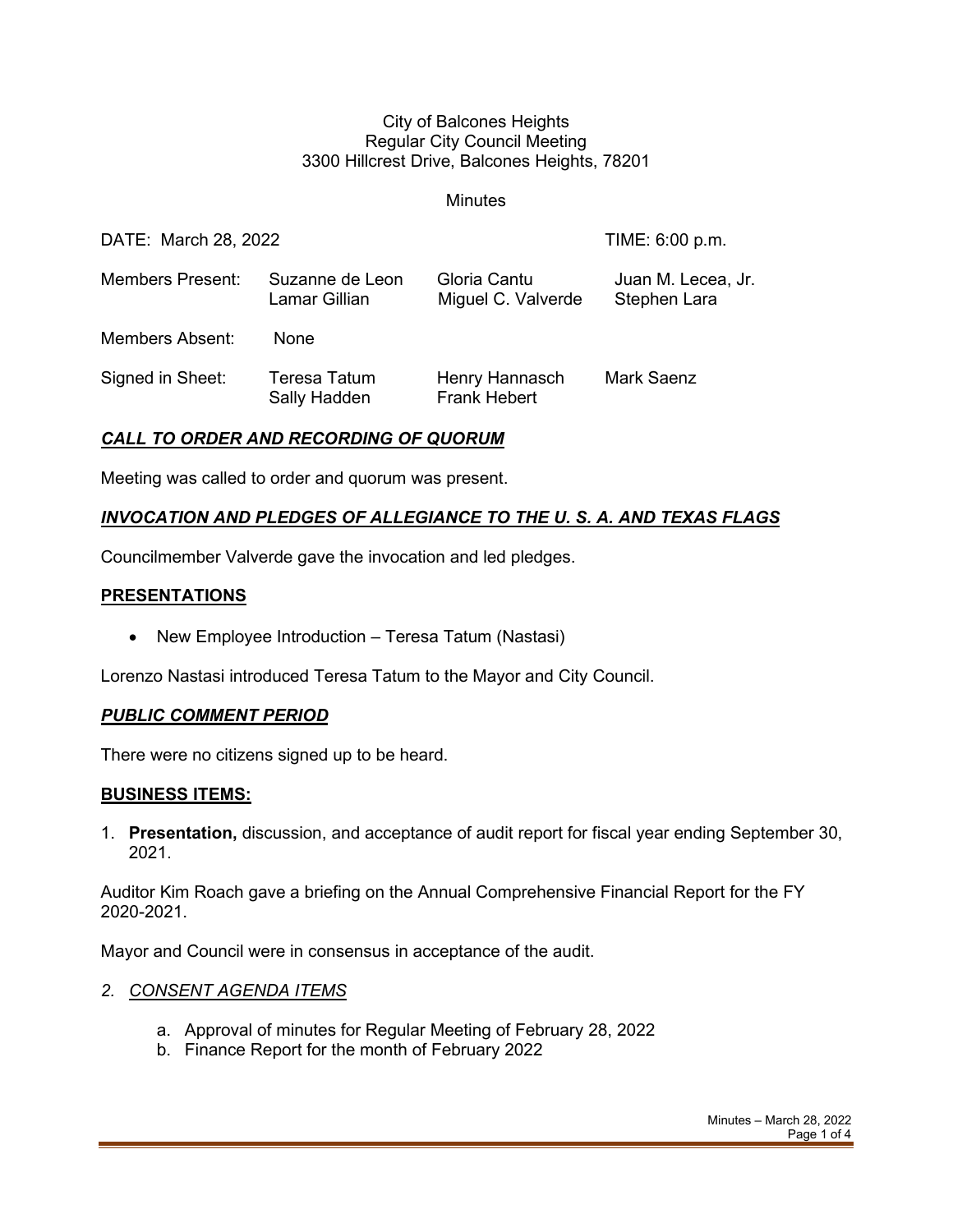MOTION: I make a motion to accept the consent agenda items.

Motion by: Juan Lecea Seconded: Lamar Gillian 5/0/0 PASSED

3. Presentation followed by a **Public Hearing** to solicit input from the citizens on the possible distribution of American Rescue Plan Act (ARPA) funds. (Messick)

A power point presentation was given on the following topics:

- Purposes
- Background
- What is Allowed
- What is not Allowed
- Path of Least Resistance
- GFOA Recommendations
- Staff Recommends Revenue Replacement
- Links to Information on ARPA

Public Hearing opened and closed at 6:33 p.m.

4. Discussion and possible **ACTION** to approve resolution regarding the potential distribution of American Rescue Plan Act (ARPA) funds. (Messick)

MOTION: I make a motion to approve.

Motion by: Gloria Cantu Seconded: Juan Lecea a record vote of 5/0/0 PASSED

5. Consideration and **ACTION** to adopt a resolution to execute the Bexar County Community Development Block Grant Interlocal Agreement for the Pleasant Drive Street reconstruction project. (Thelen)

Janet Thelen gave a briefing on the Pleasant Drive Street Reconstruction and made recommendation to approve the CDBG Interlocal Agreement.

MOTION: So, moved. (to approve CDBG Interlocal Agreement)

Motion by: Miguel Valverde Seconded: Lamar Gillian a record vote of 5/0/0 PASSED

6. Discussion and possible **ACTION** regarding the city newsletter. (Valverde/Nastasi)

Councilmember Valverde briefed council on his concerns with the newsletter. Lorenzo Nastasi gave a power point presentation on the process and possible changes to be made.

Directive was given to staff to carry out the plan for a four-page monthly newsletter.

Mayor de Leon called for a five-minute recess and reconvened at 7:27 p.m.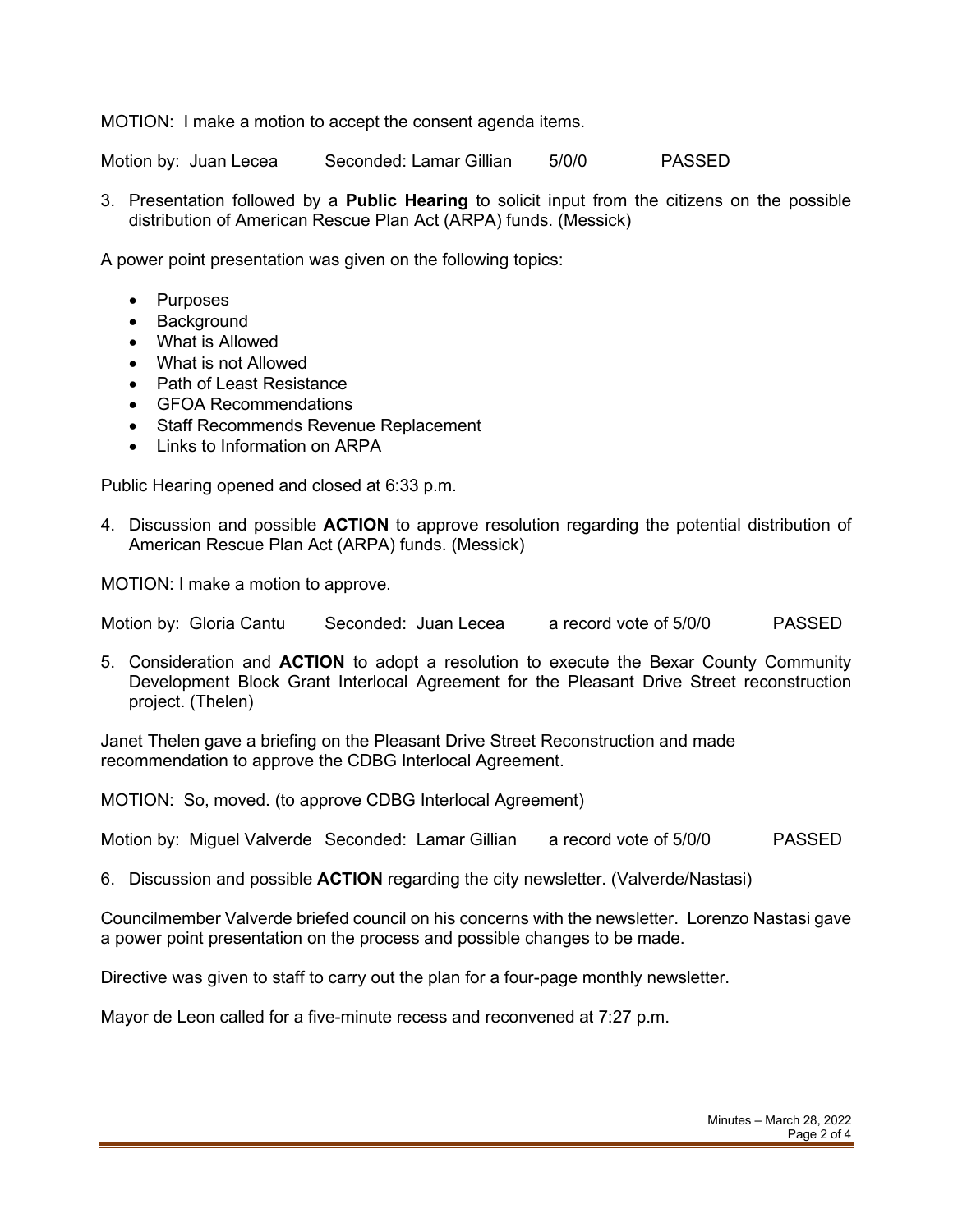7. Discussion and possible **ACTION** to approve a proposal and authorize payment for annual street repairs including fire department rear drive access as approved in FY 2022-2023 FY 2021-2022 annual budget. (Thelen)

Janet Thelen briefed council on the repairs needed in several areas of the city. Three bids were presented to council.

MOTION: So, moved. (to approve 4B Paving) Motion by: Lamar Gillian Seconded: Juan Lecea Motion withdrawn MOTION: Motion to approve Delta T.

Motion by: Lamar Gillian Seconded: Gloria Cantu a record vote of 5/0/0 PASSED

8. Discuss and provide direction to staff regarding seeking an EPA Brownfields Assessment Grant during the application period in September 2022. (Harris/Thelen)

A power point presentation was given on the following topics:

- Why Should We Apply?
- What is a Brownfield?
- Who is eligible to apply?
- Types of Assessment Grants
- Benefits of Assessing Potential Brownfield Locations
- Present and Past Uses of Parcels
- Recommendation Next Steps

Directive for staff to follow through with the next steps.

9. Comprehensive Land Use project update.

Update on Town Hall meeting

10. Strategic Plan Update. (Nastasi/Thelen)

Strategic Plan 2022

- Update
- Overall Goal: Future, Sustainability, Livability
- Publication
- Tracking Progress

11. Economic Development Corporation Summary. (Nastasi)

- Update on the EDC March 16, 2022 meeting
- Adjustments to Bylaws
- Branding Next Steps